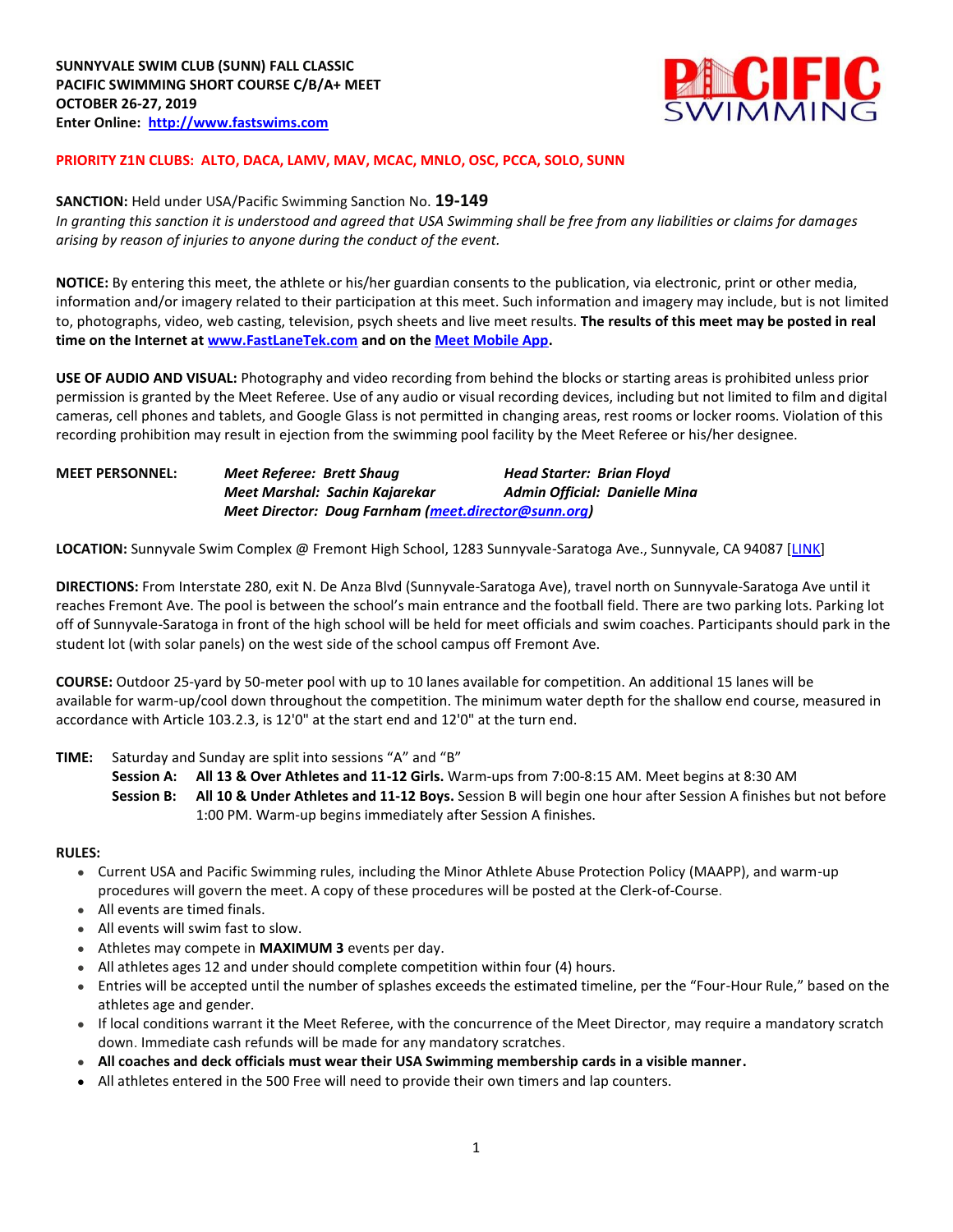**UNACCOMPANIED ATHLETES:** Any USA-S athlete-member competing at the meet must be accompanied by a USA Swimming member-coach for the purposes of athlete supervision during warm-up, competition and warm-down. If a coach-member of the athlete's USA-S Club does not attend the meet to serve in said supervisory capacity, it is the responsibility of the athlete or the athlete's legal guardian to arrange for supervision by a USA-S member-coach. The Meet Director or Meet Referee may assist the athlete in making arrangements for such supervision; however, it is recommended that such arrangements be made in advance of the meet by the athlete's USA-S Club Member-Coach.

**RACING STARTS:** Athletes must be certified by a USA-S member-coach as being proficient in performing a racing start or must start the race in the water. It is the responsibility of the athlete or the athlete's legal guardian to ensure compliance with this requirement.

## **RESTRICTIONS:**

- Smoking and the use of other tobacco products is prohibited on the pool deck, in the locker rooms, in spectator seating, on standing areas and in all areas used by athletes, during the meet and during warm-up periods.
- Sale and use of alcoholic beverages is prohibited in all areas of the meet venue.
- No glass containers are allowed in the meet venue.
- No propane heater is permitted except for snack bar/meet operations.
- All shelters must be properly secured.
- Deck Changes are prohibited.
- Destructive devices, to include but not limited to, explosive devices and equipment, firearms (open or concealed), blades, knives, mace, stun guns and blunt objects are strictly prohibited in the swimming facility and its surrounding areas. If observed, the Meet Referee or his/her designee may ask that these devices be stored safely away from the public or removed from the facility. Noncompliance may result in the reporting to law enforcement authorities and ejection from the facility. Law enforcement officers (LEO) are exempt per applicable laws.
- Operation of a drone, or any other flying apparatus, is prohibited over the venue (pools, athlete/coach areas, spectator areas and open ceiling locker rooms) any time athletes, coaches, officials and/or spectators are present.
- **Coach tents ONLY on the pool deck, no personal tents allowed. Space outside of the pool is for personal tents.**

#### **ELIGIBILITY:**

- Athletes must be current members of USA-S and enter their name and registration number on the meet entry card as they are shown on their Registration Card. If this is not done, it may be difficult to match the athlete with the registration and times database. The meet host will check all athlete registrations against the SWIMS database and if not found to be registered, the Meet Director shall accept the registration at the meet (a \$10 surcharge will be added to the regular registration fee). Duplicate registrations will be refunded by mail.
- Athletes in the "A" Division must have met at least USA Swimming Motivational "A" minimum time standard. Athletes in the "B" Division must have met at least the listed "B" minimum time standard. All entry times slower than the listed "B" time standard will be in the "C" Division.
- Entries with **"NO TIME" will be ACCEPTED**. **EXCEPTION – 400 IM and 500 Freestyle. Athletes in these events must enter a seed time (coach verified time is okay) for proper seeding purposes.**
- Entry times submitted for this meet may be checked against a computer database and may be changed in accordance with Pacific Swimming Entry Time Verification Procedures.
- Disabled athletes are welcome to attend this meet and should contact the Meet Director or Meet Referee regarding any special accommodations on entry times and seeding per Pacific Swimming policy.
- Athletes 19 years of age and over may compete in the meet for time only, no awards. Such athletes must have met standards for the 17-18 age group.
- The athlete's age will be the age of the athlete on the first day of the meet.

**ENTRY PRIORITY:** Priority entry will be given to the following Zone 1N clubs: **ALTO, DACA, LAMV, LO, MAV, MCAC, MNLO, OSC, PCCA, SOLO, SUNN**. Those entering online must do so by **11:59 PM, Wednesday, October 9, 2019** to receive priority acceptance to the meet. Athletes from the Zone 1N priority clubs submitting surface mail entries must be postmarked by Monday, October 7, 2019 to receive priority acceptance into the meet. No athletes, other than those from the Zone 1N priority clubs may enter the meet until the priority period passes. After October 9, and if the estimated timeline still permits, the meet will be open to athletes outside of the Zone 1N priority clubs.

**ENTRY FEES:** \$4.00 per event plus an \$8.00 participation fee per athlete. Entries will be rejected if payment is not sent at time of request. No refunds will be made, except mandatory scratch downs.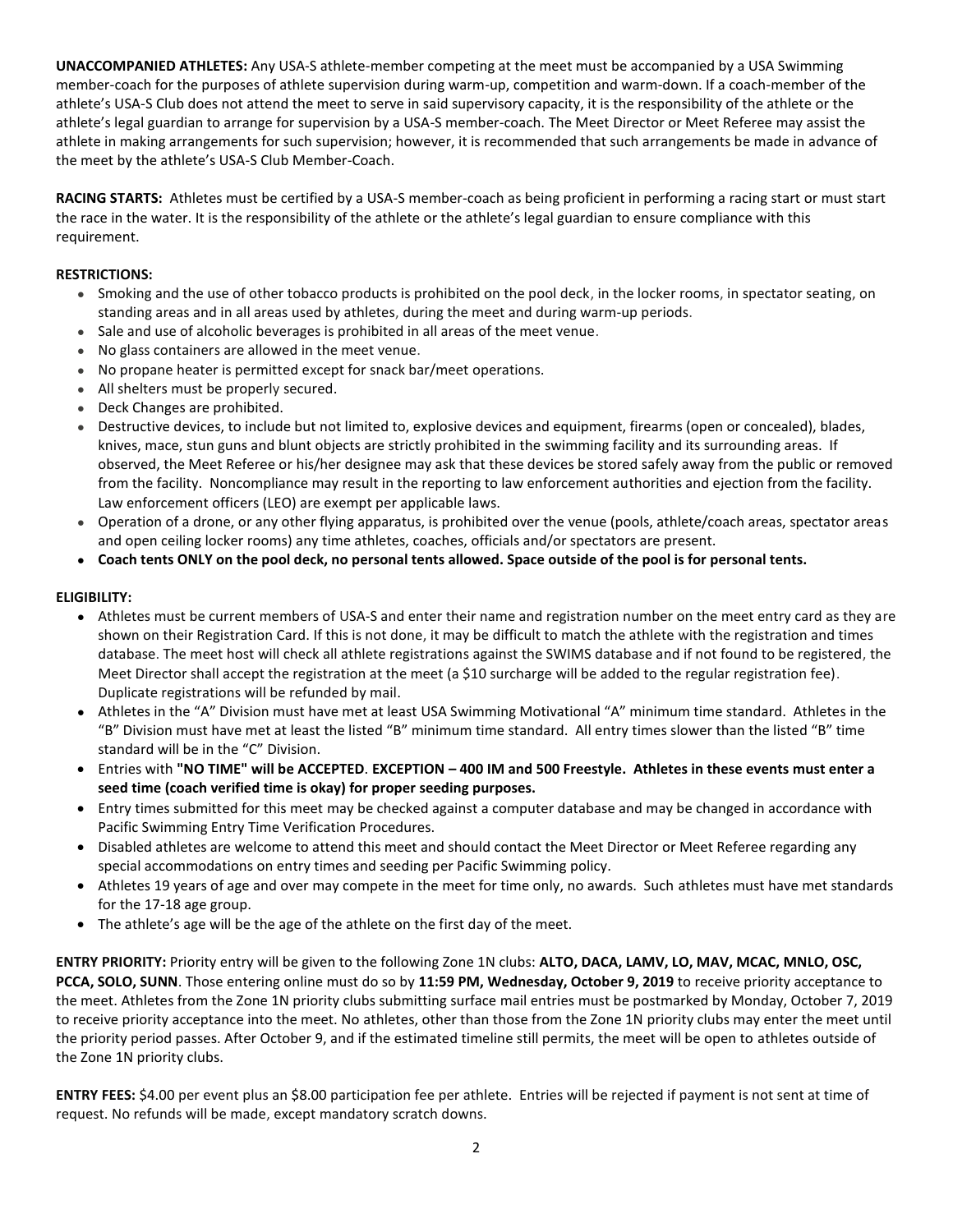**ONLINE ENTRIES:** To enter this meet online go to [www.fastswims.com](http://www.fastswims.com/) to receive an immediate confirmation. This method requires payment by credit card. FastSwims charges a processing fee for this service, 6.5% of the total entry fees plus \$0.75 per transaction, regardless of the number of athletes. **Entering online is a convenience, is completely voluntary, and is no way required or expected of an athlete by Pacific Swimming.** Online entries shall be accepted through midnight Wednesday, October 16, 2019 (pending the meet does not fill up sooner per the "Four-Hour Rule, see Rules above).

**MAILED OR HAND DELIVERED ENTRIES**: Entries must be on the attached consolidated entry form. Forms must be filled out completely and printed clearly with athlete's best time. Entries must be postmarked by midnight, Monday, October 14, 2019 or hand delivered by 6:30 p.m. Wednesday, October 16, 2019. No late entries will be accepted. Requests for confirmation of receipt of entries should include a self-addressed envelope.

**Make check payable to**: **Sunnyvale Swim Club Mail entries to**: **SUNN Fall Classic Hand deliver entries to: SUNN Fall Classic c/o Doug Farnham c/o Doug Farnham 779 Mahogany Ln 779 Mahogany Ln**

**Sunnyvale, CA 94086-8638 Sunnyvale, CA 94086-8638**

**CHECK-IN:** The meet will be deck seeded. Athletes must check-in at the Clerk-of-Course. No event shall be closed more than 30 minutes before the scheduled start of the session. Close of check-in for all individual events shall be no more than 60 minutes before the estimated time of the start of the first heat of the event. Athletes who do not check in will not be seeded and will not be allowed to compete in that event.

**SCRATCHES:** Any athletes not reporting for or competing in an individual timed final event that they have checked in for shall not be penalized.

AWARDS: Individual events will be awarded in the A, B, and C Divisions. Ribbons for 1<sup>st</sup>–8<sup>th</sup> place are given within each division to the following age groups: 6/un, 7-8, 9-10, and 11-12. Swimmers 13 years of age and older will not receive ribbons. "A" medals will be awarded to athletes achieving NEW [Motivational Time Standard](http://www.pacswim.org/swim-meet-times/standards) "A" times in each event, regardless of place achieved in the event. All awards must be picked up at the meet by club coach or club representative. Awards will not be mailed.

**ADMISSION:** Free. A two-day program file (PDF) will be emailed to all club coaches prior to the meet.

**SNACK BAR & HOSPITALITY:** A snack bar will be available throughout the competition. Coaches and working deck officials will be provided lunch. Hospitality will serve refreshments to timers and volunteers.

## **MISCELLANEOUS:**

- No overnight parking is allowed. Facilities will not be provided after meet hours.
- Disobeying parking signs may result in a citation and a fine.
- All participating clubs are expected to provide lane timers based on the number of athletes registered to swim each day and session. Coaches/clubs will be notified of club timing lane assignments the Monday prior to the meet.

**MINIMUM OFFICIALS:** Clubs must follow Z1 North rules for providing officials. Each club must provide officials for each session according to the number of athletes entered in that session, following the table below. Clubs that do not provide sufficient officials must provide coaches to act in the place of officials.

| Club athletes entered in session | <b>Trained and carded officials requested</b> |  |  |  |  |
|----------------------------------|-----------------------------------------------|--|--|--|--|
| $1 - 10$                         |                                               |  |  |  |  |
| $11 - 25$                        |                                               |  |  |  |  |
| 26-50                            |                                               |  |  |  |  |
| 51-75                            |                                               |  |  |  |  |
| 76-100                           |                                               |  |  |  |  |
| 100 or more                      | 5 and up (1 for every 25 athletes)            |  |  |  |  |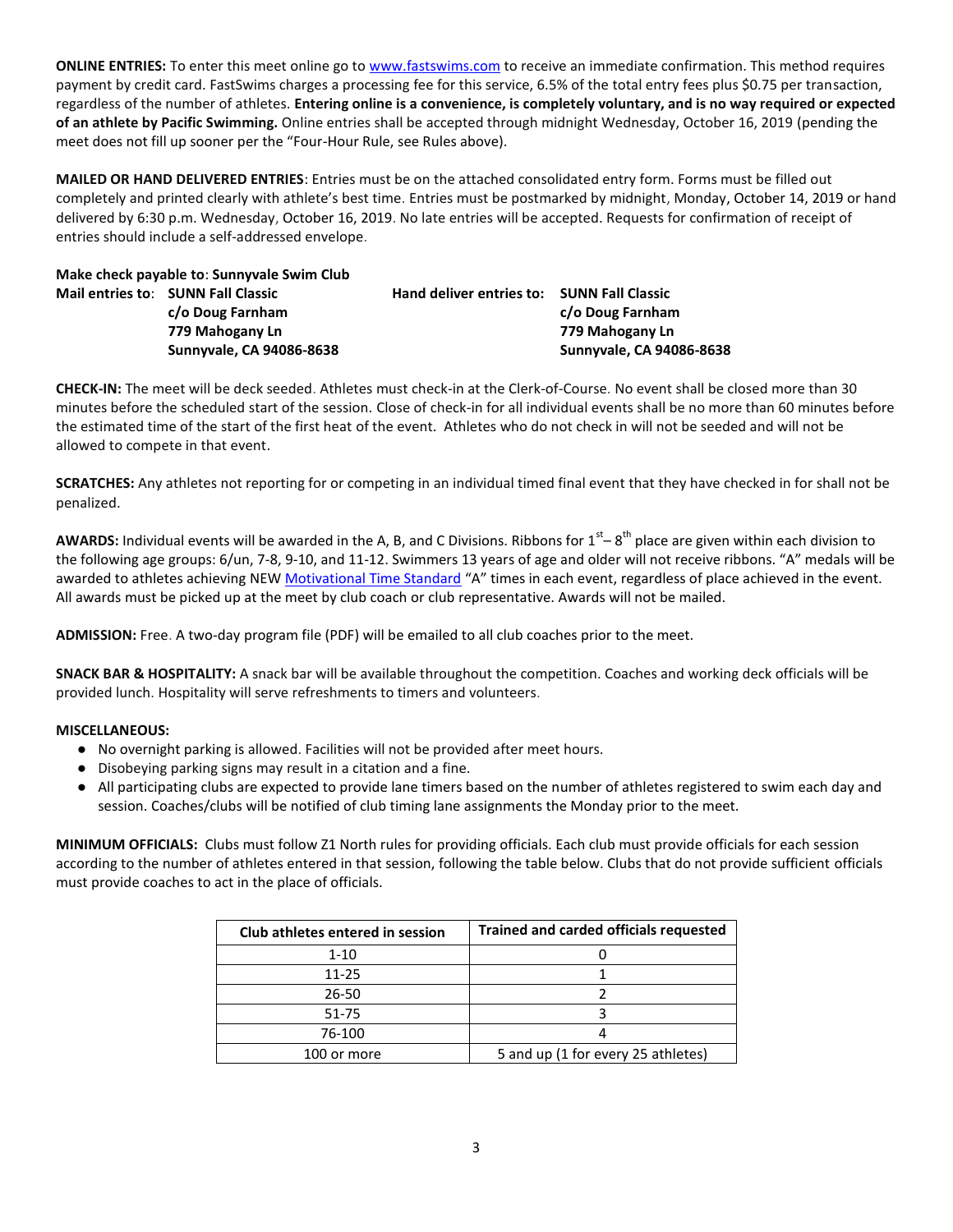### **EVENT SUMMARY**

|              | SATURDAY, OCTOBER 26, 2019 |           |        |        | SUNDAY, OCTOBER 27, 2019 |           |               |
|--------------|----------------------------|-----------|--------|--------|--------------------------|-----------|---------------|
| 8 & UN       | $9 - 10$                   | $11 - 12$ | 13-18  | 8 & UN | $9-10$                   | $11 - 12$ | 13-18         |
| 50 BK        | 100 BK                     | 200 BK    | 100 BK | 25 FR  | 100 FR                   | 50 BK     | <b>200 FR</b> |
| <b>25 FL</b> | 50 FL                      | 100 BR    | 200 BR | 25 BR  | 50 BK                    | 200 FL    | 100 FL        |
| 50 FR        | 50 FR                      | 100 FR    | 50 FR  | 100 IM | 100 BR                   | 100 IM    | 100 FR        |
|              | 500 FR                     | 400 IM    | 500 FR |        | 100 IM                   | 200 FR    | 200 IM        |

# **EVENTS**

|                               | SATURDAY, OCTOBER 26, 2019 |                              |                               | SUNDAY, OCTOBER 27, 2019 |                           |  |  |
|-------------------------------|----------------------------|------------------------------|-------------------------------|--------------------------|---------------------------|--|--|
| <b>GIRLS</b><br><b>EVENT#</b> | <b>EVENT</b>               | <b>BOYS</b><br><b>EVENT#</b> | <b>GIRLS</b><br><b>EVENT#</b> | <b>EVENT</b>             | <b>BOY</b><br><b>EVEN</b> |  |  |
|                               | <b>SESSION A</b>           |                              |                               | <b>SESSION A</b>         |                           |  |  |
| $\mathbf{1}$                  | 11-12 200 Back             |                              | 47                            | 13-14 200 Free           | 48                        |  |  |
| $\overline{3}$                | 13-14 100 Back             | $\overline{4}$               | 49                            | 15-OV 200 Free           | 50                        |  |  |
| 5                             | 15-OV 100 Back             | 6                            | 51                            | 11-12 50 Back            |                           |  |  |
| $\overline{7}$                | 11-12 100 Breast           |                              | 53                            | 13-14 100 Fly            | 54                        |  |  |
| 9                             | 13-14 200 Breast           | 10                           | 55                            | 15-OV 100 Fly            | 56                        |  |  |
| 11                            | 15-OV 200 Breast           | 12                           | 57                            | 11-12 200 Fly            |                           |  |  |
| 13                            | 11-12 100 Free             |                              | 59                            | 13-14 100 Free           | 60                        |  |  |
| 15                            | 13-14 50 Free              | 16                           | 61                            | 15-OV 100 Free           | 62                        |  |  |
| 17                            | 15-OV 50 Free              | 18                           | 63                            | 11-12 100 IM             |                           |  |  |
| 19                            | 11-12 400 IM*              |                              | 65                            | 13-14 200 IM             | 66                        |  |  |
| 21                            | 13-14 500 Free**           | 22                           | 67                            | 15-OV 200 IM             | 68                        |  |  |
| 23                            | 15-OV 500 Free**           | 24                           | 69                            | 11-12 200 Free           |                           |  |  |
|                               | <b>SESSION B</b>           |                              |                               | <b>SESSION B</b>         |                           |  |  |
| 25                            | 9-10 100 Back              | 26                           | 71                            | 9-10 100 Free            | 72                        |  |  |
|                               | 11-12 200 Back             | 28                           | 73                            | 8-UN 25 Free             | 74                        |  |  |
| 29                            | 8-UN 50 Back               | 30                           |                               | 11-12 50 Back            | 76                        |  |  |
| 31                            | 9-10 50 Fly                | 32                           | 77                            | 9-10 50 Back             | 78                        |  |  |
|                               | 11-12 100 Breast           | 34                           |                               | 11-12 200 Fly            | 80                        |  |  |
| 35                            | 8-UN 25 Fly                | 36                           | 81                            | 8-UN 25 Breast           | 82                        |  |  |
| 37                            | 9-10 50 Free               | 38                           | 83                            | 9-10 100 Breast          | 84                        |  |  |
|                               | 11-12 100 Free             | 40                           |                               | 11-12 100 IM             | 86                        |  |  |
| 41                            | 8-UN 50 Free               | 42                           | 87                            | 8-UN 100 IM              | 88                        |  |  |
|                               | 11-12 400 IM*              | 44                           | 89                            | 9-10 100 IM              | 90                        |  |  |
| 45                            | 9-10 500 Free**            | 46                           |                               | 11-12 200 Free           | 92                        |  |  |

|                   | SATURDAY, OCTOBER 26, 2019                   |    |                               | SUNDAY, OCTOBER 27, 2019 |                              |  |  |
|-------------------|----------------------------------------------|----|-------------------------------|--------------------------|------------------------------|--|--|
| <b>RLS</b><br>NT# | <b>BOYS</b><br><b>EVENT</b><br><b>EVENT#</b> |    | <b>GIRLS</b><br><b>EVENT#</b> | <b>EVENT</b>             | <b>BOYS</b><br><b>EVENT#</b> |  |  |
|                   | <b>SESSION A</b>                             |    |                               | <b>SESSION A</b>         |                              |  |  |
| $\mathbf 1$       | 11-12 200 Back                               |    | 47                            | 13-14 200 Free           | 48                           |  |  |
| 3                 | 13-14 100 Back                               | 4  | 49                            | 15-OV 200 Free           | 50                           |  |  |
| $\frac{5}{7}$     | 15-OV 100 Back                               | 6  | 51                            | 11-12 50 Back            |                              |  |  |
|                   | 11-12 100 Breast                             |    | 53                            | 13-14 100 Fly            | 54                           |  |  |
| $\overline{9}$    | 13-14 200 Breast                             | 10 | 55                            | 15-OV 100 Fly            | 56                           |  |  |
| $\overline{1}$    | 15-OV 200 Breast                             | 12 | 57                            | 11-12 200 Fly            |                              |  |  |
| L3                | 11-12 100 Free                               |    | 59                            | 13-14 100 Free           | 60                           |  |  |
| L5                | 13-14 50 Free                                | 16 | 61                            | 15-OV 100 Free           | 62                           |  |  |
| L7                | 15-OV 50 Free                                | 18 | 63                            | 11-12 100 IM             |                              |  |  |
| L9                | 11-12 400 IM*                                |    | 65                            | 13-14 200 IM             | 66                           |  |  |
| $\overline{21}$   | 13-14 500 Free**                             | 22 | 67                            | 15-OV 200 IM             | 68                           |  |  |
| $^{23}$           | 15-OV 500 Free**                             | 24 | 69                            | 11-12 200 Free           |                              |  |  |
|                   | <b>SESSION B</b>                             |    |                               | <b>SESSION B</b>         |                              |  |  |
| 25.               | 9-10 100 Back                                | 26 | 71                            | 9-10 100 Free            | 72                           |  |  |
|                   | 11-12 200 Back                               | 28 | 73                            | 8-UN 25 Free             | 74                           |  |  |
| 29                | 8-UN 50 Back                                 | 30 |                               | 11-12 50 Back            | 76                           |  |  |
| $^{31}$           | 9-10 50 Fly                                  | 32 | 77                            | 9-10 50 Back             | 78                           |  |  |
|                   | 11-12 100 Breast                             | 34 |                               | 11-12 200 Fly            | 80                           |  |  |
| 35 <sub>1</sub>   | 8-UN 25 Fly                                  | 36 | 81                            | 8-UN 25 Breast           | 82                           |  |  |
| 37                | 9-10 50 Free                                 | 38 | 83                            | 9-10 100 Breast          | 84                           |  |  |
|                   | 11-12 100 Free                               | 40 |                               | 11-12 100 IM             | 86                           |  |  |
| 11                | 8-UN 50 Free                                 | 42 | 87                            | 8-UN 100 IM              | 88                           |  |  |
|                   | 11-12 400 IM*                                | 44 | 89                            | 9-10 100 IM              | 90                           |  |  |
| 15                | 9-10 500 Free**                              | 46 |                               | 11-12 200 Free           | 92                           |  |  |

**\* All 400 IM athletes must enter a seed time (coach verified time is okay) for proper seeding purposes.**

**\*\* All 500 Free athletes must enter a seed time (coach verified time is okay) for proper seeding purposes and must provide their own timers and lap counters.**

Use the following URL to find the time standards[: http://www.pacswim.org/swim-meet-times/standards](http://www.pacswim.org/swim-meet-times/standards)